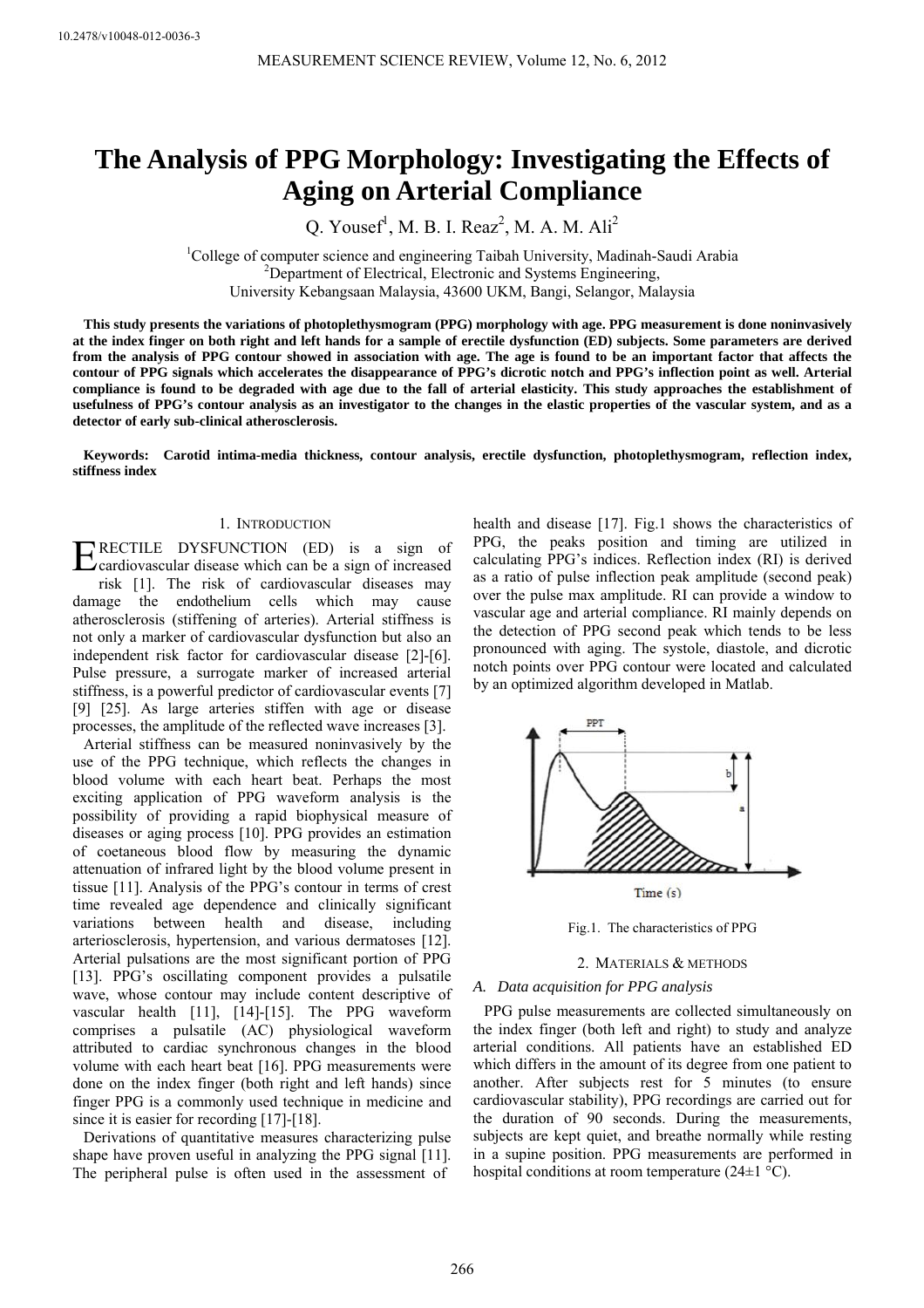## *B. Hardware setup for signal processing*

A special National Instruments with Data Acquisition board (NI cDAQ-9172) is used to digitize the signals locally and transmit the digital data to a personal computer with sampling rate of 5500 Hz. The recorded signals are analyzed off-line using customized algorithm developed in MATLAB (The MathWorks, Inc). PPG signals are down-sampled (275 Hz), de-trended for removing outliers, drifts, offset, and any movement artifacts. Next, PPG signals are band-pass filtered (0.6–15 Hz) to remove the effects of respiratory rhythm and higher frequency disturbances [19]. These filters do not introduce phase delays or distortion to the waveforms [20]. Utilizing PPG derivatives, those points of interest can be located and determined [20]-[23]. Fig.2 shows PPG signal, PPG  $1<sup>st</sup>$  derivative, PPG  $2<sup>nd</sup>$  derivative, and the process of peak detection.



Fig.2. PPG signal, PPG  $1<sup>st</sup>$  derivative, PPG  $2<sup>nd</sup>$  derivative, and the process of peak detection

RI has shown to be a noninvasive indicator for vascular assessment. RI can be calculated based on (1):

$$
RI = \frac{b}{a} * 100\% \tag{1}
$$

where *b* or DM is the amplitude of inflection peak (second peak), and, *a* or PM is the maximum amplitude of the pulse.

Basically, PPG signals which experience a clearly seen second peak seem to be visualized in healthy young subjects, while they are not pronounced clearly in old subjects; however, they tend to be less pronounced or unseen in most cases. These observations are not applicable for all cases, since we still have the opposite situation in some other cases for each observation. However, RI remains a good measure for arterial compliance. In addition, augmentation index (AI) was derived in terms of pulse maximum peak and PPG second peak as well. AI can be used as a measure of arterial stiffness.

$$
AI = \frac{Ps - Pd}{Pi - Pd} \tag{2}
$$

Where Pi is peak systolic pressure, Ps is an inflection point that indicates the beginning up-stroke of the reflected pressure wave, and Pd is minimum diastolic pressure.

Both RI and AI depend completely on PM and DM parameters. PM appears to be correlated negatively with age, which reflects arterial compliance and can provide a window to arterial elasticity. Healthy artery shall be low in resistance which in turn increases the compliance, while aging artery is high in resistance which decreases the compliance. Thereby, PM can be used as a measure of arterial compliance since it is going to be reduced with age.

The demonstration of correlations between parameters of peripheral pulse wave analysis and pulse wave velocity (PWV) measured both invasively and noninvasively supports the revival of PPG as a simple and inexpensive technique for the assessment of vascular health [11], [23], [24]. Stiffness index (SI) is a measure of larger artery stiffness, can be used as a surrogate measure of PWV, correlates negatively with age. SI is calculated using (2) in terms of the subject's height divided by pulse transit time (PTT or  $\Delta T$ ). The peripheral pulse wave at the finger characteristically exhibits a systolic peak resulting from the direct pressure wave traveling from the left ventricle to the digit, and a diastolic peak or inflection resulting from reflections of the pressure wave by arteries of the lower body back to the finger [11]. During age advance, diastolic peak tends to be closer to systolic peak which, in turn, reduces PTT and increased SI:

$$
SI = \frac{H}{\Delta T}
$$
 (3)

where H is the subject's height.

This paper aims to investigate the effects of aging on arterial elastic properties and on the variations of PPG contour as well. This paper reports the usefulness of PPG contour analysis in investigating and studying cardiovascular activities by relating the variations of its morphology to any changes in cardiovascular system. However, observing and recording changes in PPG waveform might result in certain changes or abnormality in one or more cardiovascular parameters. The effect of age in PPG's contour, data preprocessing and the differences between the left and right hand index finger were also examined.

#### *C. Erectile dysfunction subjects*

PPG measurements were collected from the right and left index fingers of 65 participants with ages ranging from 30 to 78 years and median age 56 years (all men). Eleven subjects were excluded due to missing information (age or height), unacceptable pulse volume data and/or noisy signal at either right or left index finger PPG. A written consent was taken from each participant. The data were recorded from a longitudinal study initially undertaken for the assessment of endothelium dysfunction in subjects with erectile dysfunction.

Table 1 shows the medical data characteristics for each age group. Carotid intima-media thickness (CIMT) test, body mass index (BMI), systolic pressure (SP), diastolic pressure (DP), pulse pressure (PP), and main arterial pressure (MAP) were taken in the same stage of data collection. Subjects are from three different races in Malaysia (Malay, Chinese, and Indian).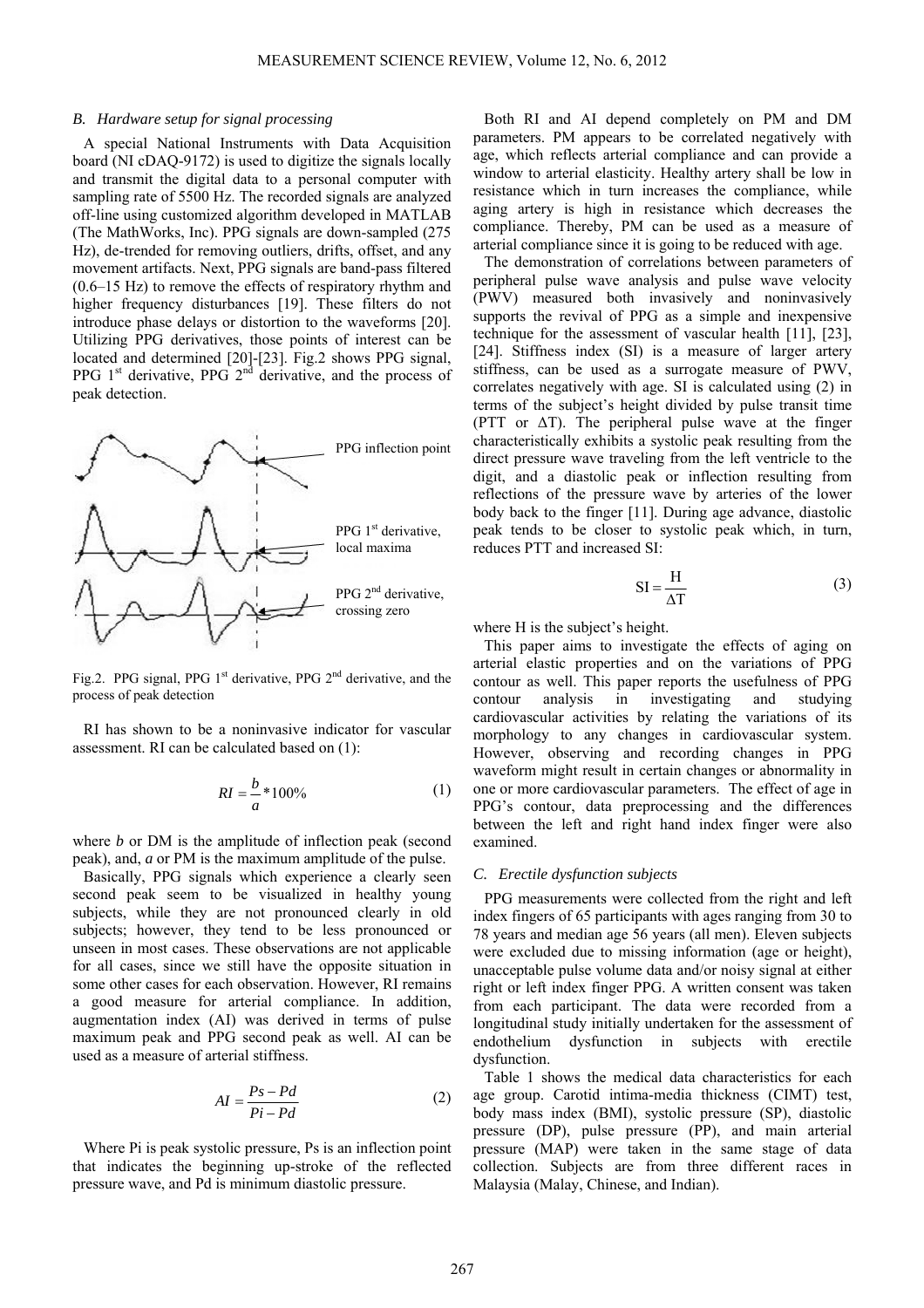Table 1. Medical data characteristics for each age group (median±SD)

| Age<br>(yrs)                                                      | <b>CIMT</b>                                                                            | BMI | <b>SP</b> | DP                                                    | <b>PP</b> | <b>MAP</b>  |  |  |
|-------------------------------------------------------------------|----------------------------------------------------------------------------------------|-----|-----------|-------------------------------------------------------|-----------|-------------|--|--|
|                                                                   | $30-40$ $0.467\pm0.115$ $23.4\pm0.35$ $130\pm10$                                       |     |           | 80±10                                                 | $50\pm0$  | $96\pm10$   |  |  |
|                                                                   | $41-500.63 \pm 0.22$                                                                   |     |           | $26.3\pm4.7$ $135.5\pm10.582\pm6$ $53.5\pm6.7100\pm7$ |           |             |  |  |
|                                                                   | $51-600.92\pm0.37$ $26.8\pm5.4$ $138\pm11$                                             |     |           | $81.6 \pm 6.256 \pm 12$                               |           | $100 \pm 6$ |  |  |
|                                                                   | $>60$ 0.90 $\pm$ 0.38 26.7 $\pm$ 3.5 141 $\pm$ 9 85 $\pm$ 8.2 56 $\pm$ 7.2 103 $\pm$ 8 |     |           |                                                       |           |             |  |  |
|                                                                   | CIMT, carotid intima--media thickness (mm); BMI, body mass                             |     |           |                                                       |           |             |  |  |
| index $(kg/m2)$ ; SP, systole blood pressure (mmHg); DP, diastole |                                                                                        |     |           |                                                       |           |             |  |  |
| blood pressure (mmHg); PP, pulse pressure (mmHg); MAP, main       |                                                                                        |     |           |                                                       |           |             |  |  |
| arterial pressure (mmHg).                                         |                                                                                        |     |           |                                                       |           |             |  |  |

Main arterial pressure (MAP) and pulse pressure (PP) are calculated based on equations 3 and 4, respectively:

$$
MAP \cong \frac{1}{3} * SBP + \frac{2}{3} DBP \tag{4}
$$

$$
PP = SP - DP \tag{5}
$$

#### *D. Protocol*

The study was conducted in Urology Clinic in the National University of Malaysia Medical Centre (PPUKM). PPUKM is a teaching medical center with 750 beds. The medical center provides health services to most of the population around Kuala Lumpur as well as Selangor state. The study was approved by the PPUKM ethics community review. Each patient was informed about the details of the study and their written consent was taken before the recordings were made.

The baseline examination included medical history taking, physical examination, laboratory testing, and assessment of cardiovascular disease status, and blood pressure measurement have been investigated and recorded. Subjects were to meet some inclusion criteria (hypertension, diabetes mellitus, dyslipidemia, obesity, smoking, and significant family history) and no established cardiovascular disease or risks at all. This variety in inclusion criteria was just to form control (no risk) and case (risk) groups. However, there were some exclusion criteria as well (established cardiovascular disease, liver cirrhosis, renal failure, thyroid disease, and spinal cord or finger injuries, or having Raynauld's).

#### *E. Statistical analysis*

The data are quantitative variables summarized by means and standard deviations. In analyzing periodic signals, the mean and median are the most important parameters [8]. Therefore, median value is used to represent the extracted indices. The Pearson correlation is used to characterize the relationship between continuous variables (SPSS Release 11.5.0). The box plot and scatter plot are performed using Matlab (R2008a). Table 2 demonstrates the correlation between some PPG indices for both right and left hand PPG.

The result reveals a strong correlation between amplitude PPG indices, while it also reveals an exact result for timing PPG indices. By observing Table 2, RI, AI, PM, and DM seem to be highly correlated (their calculation are based on volume changes), while SI, PT, DiT, and  $\Delta T$  are exactly equal (their calculations are based on time changes).

Table 2. Paired sample correlations

| Parameter                         | Correlation | Significant $(P)$ |  |
|-----------------------------------|-------------|-------------------|--|
| RIR and RIL                       | 0.703       | 0.000             |  |
| SIR and SIL                       | 1.000       | 0.000             |  |
| $AIR$ and $AIL$                   | 0.892       | 0.000             |  |
| PMR and PML                       | 0.565       | 0.000             |  |
| DMR and DML                       | 0.753       | 0.000             |  |
| PTR and PTL                       | 1.000       | 0.000             |  |
| DiTR and DiTL                     | 0.999       | 0.000             |  |
| $\triangle$ TR and $\triangle$ TL | 1.000       | 0.000             |  |

#### 3. RESULTS AND DISCUSSION

The investigated PPG parameters of contour analysis are derived from measures of locating points of interest on the contour of PPG and they calculate those indices in terms of timing and amplitude changes. Changes in time (pulsation time) reflect cardiovascular rhythm and the power of left ventricle. Consequently, changes in amplitude (pulsation amplitude) reflect arterial wall stiffness. Our results indicate that these parameters significantly correlate with one another. However, up to our knowledge, this is the first time that the correlation between PPG indices and age in erectile dysfunction subjects has been demonstrated and correlated with CIMT test. It is noteworthy that PPG time indices are equal; such observation shall be utilized to distinguish between normal and abnormal signals.

PPG parameters were found to be affected by age even when the relationship was not linear. The contour of PPG pulse changed clearly with age. SI was noticed to be increased with age due to the observation that ∆T tends to be decreased with age. The result supports the findings of Anne *et al.*, since there was no age-based evidence to affect PPG indices in the right and left hand fingers (our study was on the index finger while the Anne *et al.* study was on the middle finger).

The analysis of the PPG amplitude (AC pulsations) is very important. The changes in blood volume (measured by PPG) provide abundant information about arterial compliance and arterial elastic properties. As arteries lose their elastic properties with age, PPG volume tends to be declined, reflecting the effect of arteriosclerosis on the propagation of blood stream. Indices utilizing the variations on PPG amplitude can provide a window to detect early arteriosclerosis in individuals experiencing one or more CVDs. The time for each pulse period of PPG signal (PT) can be calculated as the difference in time between each two sequential pulses. The relation between PT and age is illustrated in Fig.3. The result reveals the trend of PT to be increased with age. Such observations relate PPG's contour to be altered with age, which reflects the changes of arterial characteristics due to aging.

The maximum amplitude of PPG's single pulse (PM) contributes to the compliance of arteries which tends to be declined with age (Fig.4). This phenomenon represents the response of arterial wall to blood pressure. In healthy (no or less arteriosclerosis) arteries, the resistance of artery wall to that pressure is low and the capacitance is high. If the process of arteriosclerosis is started, then the resistance will be higher and the capacitance will be declined, thereby affecting the amplitude of PPG pulsations to be reduced.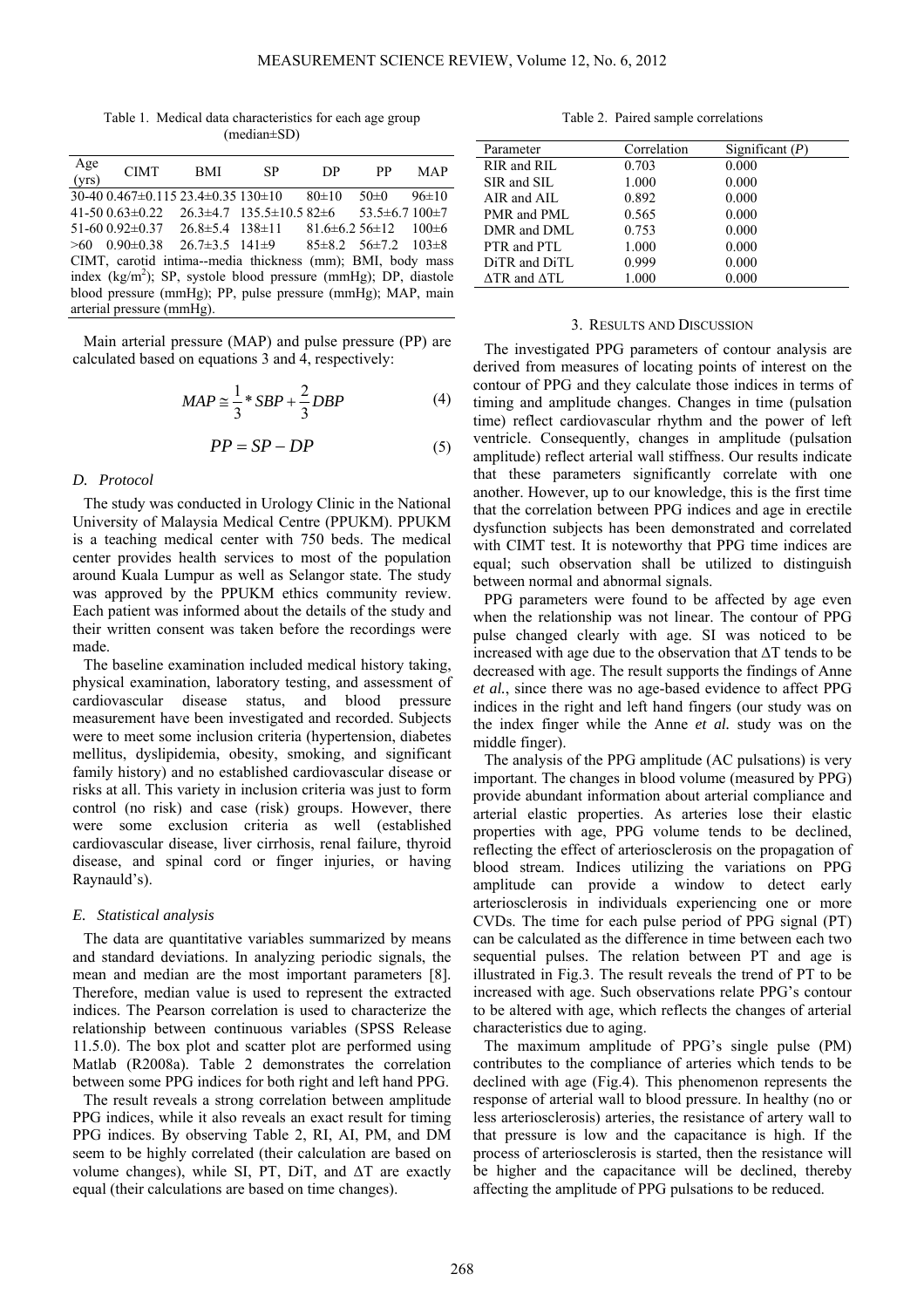

Fig.3. PPG pulse timing for five age groups



Fig. 4. Box plot for PM of five age groups

RI is derived as a measure of PPG amplitude changes based on the detection of systole and inflection point. Fig.5 represents Box plot for *RI* based on five age groups. It is clearly seen that age is affecting the variations of the RI parameter. By observing the changes among each age group, RI seems to be increasing from one age group to the next, which in turn strengthens the effects of aging on PPG contour variations.

RI is subjected to be increased with age due to the reduction in PM amplitude and to the increment of the DM amplitude due to the augmentation of diastole in systole part with age. This phenomenon is the reason behind the inflection point being close to systole point. Observing the variations of PPG signal in different age groups strengthens these findings. With age, PPG contour becomes more rounded which is observed by less pronounced dicrotic notch and inflection point.

PPG augmentation index has proven to be a noninvasive indicator for vascular assessments [26]. Fig.6 shows that AI differs slightly from the right to left hand. However, the correlation between AIR and AIL is 0.892, *P* <0.000. The findings for RI and AI are in agreement with the findings of Rubins *et al.* [22] (AI and RI calculated from 2 PPG sites (middle finger and ear)).



Fig.5. RI among five age groups



Fig.6. Box plot for AI right hand and AI left hand

With age, the time to reach inflection point (DiT) tends to be increased. Statistics showed a good correlation between age and DiT since age correlates with DiTR  $(0.295, P =$ 0.03) and with DiTL (0.301, *P* = 0.03). A CIMT test, which is the gold standard test for arteriosclerosis, was found to be associated with SI and ΔT. The observation is that an increment in CIMT value will result in a reduction of ΔT which in turn affects SI to be increased as CIMT increases. Arteriosclerosis is affecting arterial elasticity, thereby increasing arterial stiffness with age. PPG measurements were made using both the right and left hand index fingers, hypothesizing that there would be little or no difference between the two sites of measurements. However, looking for the association between age and PPG is a great idea, but one should realize that such a relation is not linear. Researchers thought that, in looking for the age effects on PPG, PPG should better be considered as a whole pulse, not as a single region or single parameter. Investigation and study of age-related changes to the peripheral pulse contour using a much larger and diverse population is necessary for the establishment of important aging indices [11].

### 4. CONCLUSIONS

PPG contour analysis provides a window to cardiovascular activities. This study proposed assessing PPG contour variations based on PPG data recording from right and left index fingers. The study concluded that PPG's timing indices were equal in both right and left hand, this might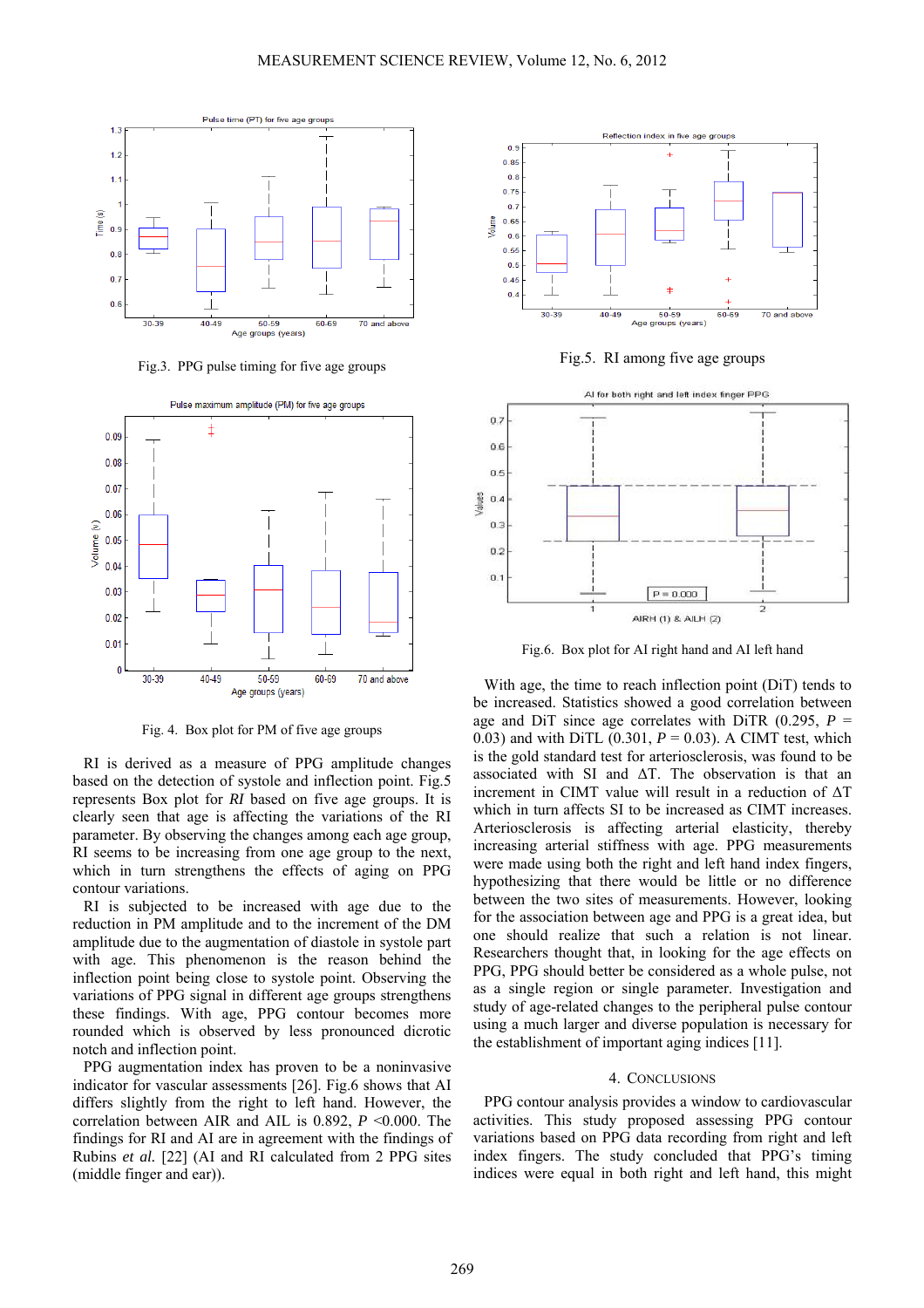indicate the stability of pulse time in both left and right sides. In addition, it concluded that PPG's amplitude indices differ slightly for right and left hand but still have a strong correlation with each other. A beat-to-beat change of the PPG amplitude is often the first clue that the patient has developed an irregular heart rhythm. The amplitude variations shall be given more efforts and attention in order to ride the challenge in developing some means of pulse contour, which can be used to assist in health and disease and to be applied into clinical settings. Age is an important factor in arterial stiffness, since, as we age, arteriosclerosis increases. In older subjects, the arteries are less distensible, leading to high SI and high RI, thereby resulting in a more rounded PPG with a lack of dicrotic notch which in turn decreases arterial compliance. Analysis of PPG contour might have important clinical implications which in turn strengthen the suggestion that PPG offers a fruitful avenue for new technologic developments in noninvasive circulatory monitoring.

#### **REFERENCES**

- [1] WebMD. (2012). *Atherosclerosis and erectile dysfunction*. www.webmd.com/erectile-dysfunction/ atherosclerosis-and-erectile-dysfunction.
- [2] Arnett, D.K., Evans, G.W., Riley, W.A. (1994). Arterial stiffness: A new cardiovascular risk factor? *American Journal of Epidemiology*, 140 (8), 669-682.
- [3] Klocke, R., Cockcroft, J.R., Taylor, G.J., Hall, I.R., Blake, D.R. (2003). Arterial stiffness and central blood pressure, as determined by pulse wave analysis, in rheumatoid arthritis. *Annals of the Rheumatic Diseases*, 62 (5), 414-418.
- [4] Reaz, M.B.I., Muhammad, I.I., Rosminazuin, A.R. (2006). Neural network based ECG signal analysis for heart rate detection. *WSEAS Transactions on Signal Processing*, 2 (6), 889-895.
- [5] Reaz, M.B.I., Muhammad, I.I, Rosminazuin, A.R. (2006). An approach to detect QRS complex using backpropagation neural network. In *Proceedings of the 7th WSEAS International Conference on Neural Networks*, 12-14 June 2006. Wisconsin, US: WSEAS, 28-33.
- [6] Reaz, M.B.I., Wei, L.S., (2004). Adaptive linear neural network filter for fetal ECG extraction. In *Proceedings of International Conference on Intelligent Sensing and Information Processing (ICISIP 2004)*, 5-7 January 2004. IEEE, 321-324.
- [7] Franklin, S.S., Khan, S.A., Wong, N.D., Larson, M.G., Levy, D. (1999). Is pulse pressure useful in predicting risk for coronary heart disease? The Framingham heart study. *Circulation*, 100 (4), 354-360.
- [8] Hussain, M.S., Mamun, M.D. (2012). Effectiveness of the wavelet transform on the surface EMG to understand the muscle fatigue during walk. *Measurement Science Review*, 12 (1), 28-33.
- [9] Ibrahimy, M.I., Reaz, M.B.I., Ali, M.A.M., Khoon, T.H., Ismail, A.F. (2006). Hardware realization of an efficient fetal QRS complex detection algorithm. WSEAS *Transactions on Circuits and Systems*, 5 (4), 575-581.
- [10] Huotari, M., Yliaska, N., Lantto, V., Määttä, K., Kostamovaara, J. (2009). Aortic and arterial stiffness determination by photoplethysmographic technique. *Procedia Chemistry*, 1 (1), 1243-1246.
- [11] Brumfield, A.M., Andrew, M.E. (2005). Digital pulse contour analysis: Investigating age-dependent indices of arterial compliance. *Physiological Measurement*, 26 (5), 599-608.
- [12] Gavish, B. (1987). Photoplethysmographic characterization of the vascular wall by a new parameter- minimum rise-time: Age dependence on health. *Microcirc Endothelium Lymphatics*, 3 (3-4), 281-296.
- [13] Reisner, A., Shaltis, P.A., McCombie, D., Asada, H.H. (2008). Utility of the photoplethysmogram in circulatory monitoring. *Anesthesiology*, 108 (5), 950- 958.
- [14] Challoner, J. (1979). *Photoelectric Plethysmography for Estimating Cutaneous Blood Flow Non-Invasive Physiological Measurements*. London: Academic Press, 127-151.
- [15] Millasseau, S.C., Kelly, R.P., Ritter, J.M., Chowienczyk, P.J. (2002). Determination of agerelated increases in large artery stiffness by digital pulse contour analysis. *Clinical Science*, 103, 371-377.
- [16] Mohamed, S., Mahamod, I., Zainol, R. (2004). Artificial neural network (ANN) approach to PPG signal classification. *International Journal of Computing & Information Sciences*, 2 (1), 58-65.
- [17] Allen, J., Frame, R., Murray, A. (2002). Microvascular blood flow and skin temperature changes in the fingers following a deep inspiratory gasp. *Physiological Measurement*, 23 (2), 365-373.
- [18] Allen, J. (2007). Photoplethysmography and its application in clinical physiological measurement. *Physiological Measurement*, 28 (3), R1.
- [19] Mohd-Yasin, F., Yap, M.T., Reaz, M.B.I. (2007). CMOS instrumentation amplifier with offset cancellation circuitry for biomedical application. *WSEAS Transactions on Circuits and Systems,* 6 (1), 171-174.
- [20] Edmond, Z., Kalaivani, C., Mohd, A., Harwant, S. (2007). Analysis of the effect of ageing on rising edge characteristics of the photoplethysmogram using a modified Windkessel model. *Cardiovascular Engineering*, 7 (4), 172-181.
- [21] Karamanoglu, M. (1997). A system for analysis of arterial blood pressure waveforms in humans. *Computers and Biomedical Research*, 30 (3), 244-55.
- [22] Rubins, U., Grube, J., Kukulis, I. (2008). Photoplethysmography analysis of artery properties in patients with cardiovascular diseases. In *14th Nordic-Baltic Conference on Biomedical Engineering and Medical Physics*, 16-20 June 2008. Springer, 319-322.
- [23] Qawqzeh, Y., Ali, M.A.M., Reaz, M.B.I., Maskon, O. (2010). Photoplethysmogram peaks analysis in patients presenting with erectile dysfunction. In *Proceedings of the International Conference on Electrical Computer Technology (ICECT 2010)*, 7-10 May 2010, 165-168.